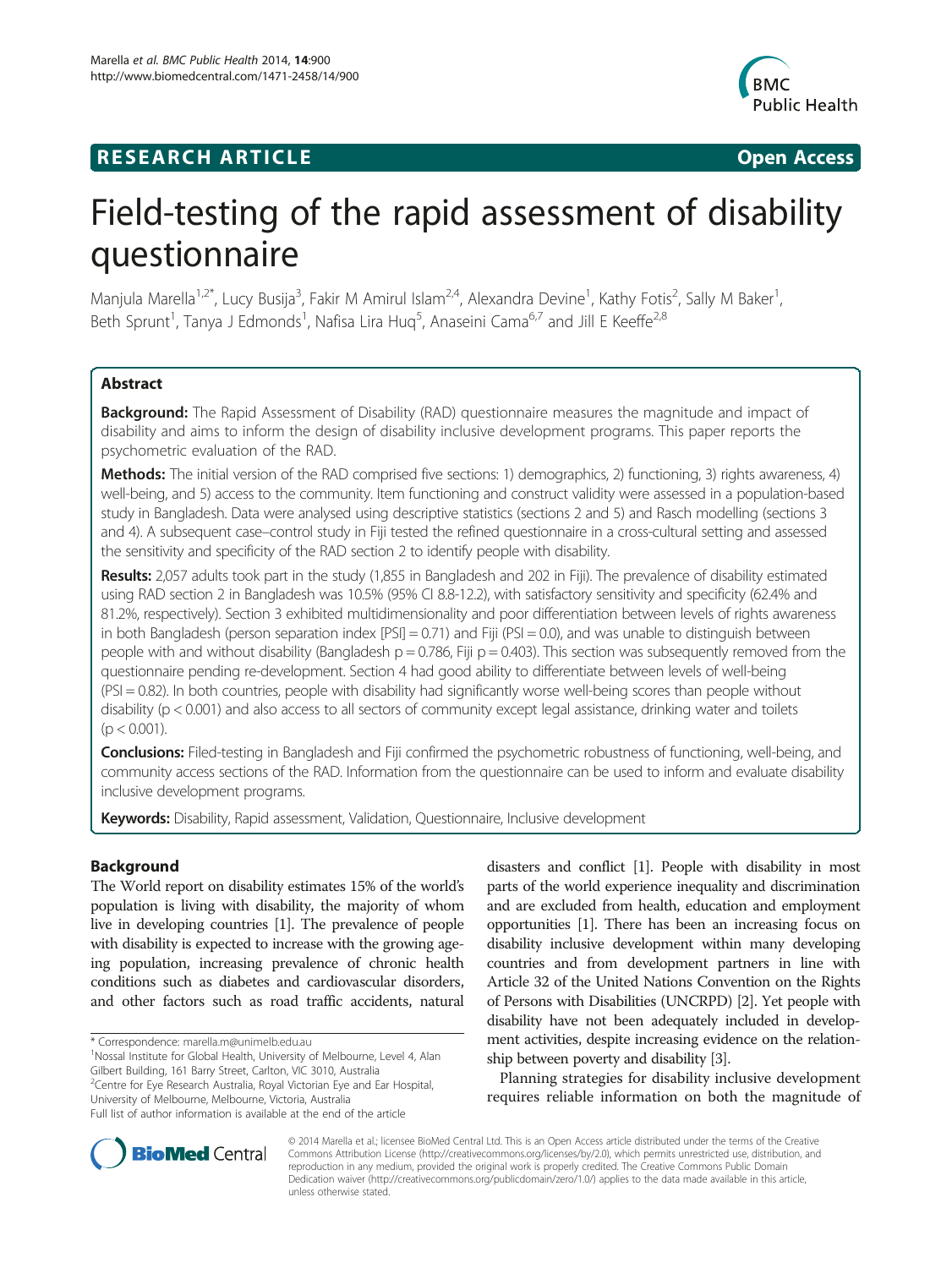disability and the barriers which limit access to the community. Appropriate tools are also needed to enable measurement of changes resulting from disability-inclusive development. Currently there are limited comparable data on the prevalence and trends of disability across and within countries because of variations in definitions of disability and the methods used to collect data [\[4](#page-11-0)]. The International Classification of Functioning, Disability and Health (ICF) provides a common language and conceptualises disability as an outcome of the interaction between the health condition and contextual factors. Recognising the need for comparable measures of disability, the Washington Group on Disability Statistics (WG) developed a short set of disability measures for use with adults in national censuses and surveys and an extended set of questions which can be used to provide supplementary information [\[5](#page-11-0)]. The short set comprises six items related to limitations in the most basic actions or functions: seeing, hearing, walking, remembering, self-care, and communication. While data from that questionnaire can be used to estimate the prevalence of functional limitation in basic activities, it does not provide information on other dimensions of disability such as participation and the contextual factors that influence participation [\[6](#page-11-0)]. Such information could either be obtained by further analysis of functional difficulties with other measures of participation such as health, employment and education status among people with and without disability from censuses [\[5](#page-11-0)]. Other methods to obtain such data are by conducting extensive surveys such as the National Disability Survey in Afghanistan (NDSA) [[7\]](#page-11-0). The NDSA survey was developed based on the ICF model [[8](#page-11-0)] and Sen's proposed capability approach [[9\]](#page-11-0) and it includes several modules. The costs and time required to implement such extensive surveys prohibit their use for smaller-scale development programs seeking to understand the situation of people with disability and to measure the impact of their programs on the lives of people with disability.

The Rapid Assessment of Disability (RAD) questionnaire was developed to support the design, implementation and evaluation of disability inclusive development activities [[10\]](#page-11-0). Disability-inclusive development aims to increase participation of people with disability in their communities, for example in livelihoods, health and education as well as other areas of life such as religion, justice and social activities [\[11\]](#page-11-0). To enable this, programs need to be able to identify people with disability and understand their level of functioning, participation and access to services. Such information enables programs to not only plan in order to target the needs of people with disability but also address the barriers which restrict access to services and participation.

Goujon et al. [[10\]](#page-11-0) and Huq et al. [\[12](#page-11-0)] have described the development of the RAD questionnaire. This paper reports the field-testing of the RAD questionnaire among adults (≥18 years old) in Bangladesh and Fiji.

## Methods

## Ethics approval

Ethics approval was obtained from the University of Melbourne Human Research Ethics Committee (Australia), the Royal Victorian Eye and Ear Hospital Human Research and Ethics Committee (Australia), the International Centre for Diarrhoeal Disease Research, Bangladesh (icddr, b) Ethical Review Committee (Bangladesh), and the Fijian National Research Ethics Review Committee (Fiji). The study was conducted in accordance with the tenets of the Declaration of Helsinki. All participants provided a written or verbal informed consent. In case of participants who were not literate or were unable to provide written consent their verbal consent was obtained, i.e. the consent form was read to participants and their verbal agreement was recorded by the interviewer in front of a witness.

## The RAD questionnaire

The RAD questionnaire was developed based on a literature review, expert panel workshops and in-depth interviews with people with disability [[10,12\]](#page-11-0). The RAD questionnaire is interviewer administered and is comprised of two parts: a household questionnaire administered to the head of the household assessing socioeconomic indicators such as source of water, electricity, sanitation, housing materials and assets including durable goods (e.g. television, radio, bicycle), and ownership of house, land and cattle and an individual questionnaire administered to each of the eligible members of the household.

The initial version of the individual questionnaire comprised five sections 1) demographics, 2) selfassessment of functioning, 3) awareness of the rights of people with disability, 4) well-being, and 5) access to the community [[12\]](#page-11-0). Section 1 included 25 items related to demographics such as age, gender, ethnicity, religion, marital status, education, occupation, health conditions and assistive devices used. Section 2 comprised 18 items related to functioning in eight domains: vision (1 item), hearing (1 item), communication (1 item), mobility (2 items), self-care (1 item), gross and fine motor (1 item), cognitive (4 items), appearance (1 item) and psychological distress (6 items). The items related to psychological distress are from the Kessler-6 scale [[12,13](#page-11-0)]. Each item asked the participants to report whether they experienced difficulty in functioning in the last six months even when using assistive devices available to them (e.g. difficulty seeing even if wearing glasses). Those who answered 'yes' to an item were then asked to rate the frequency of difficulty as 'some of the time', 'most of the time', or 'all of the time'. Those who self-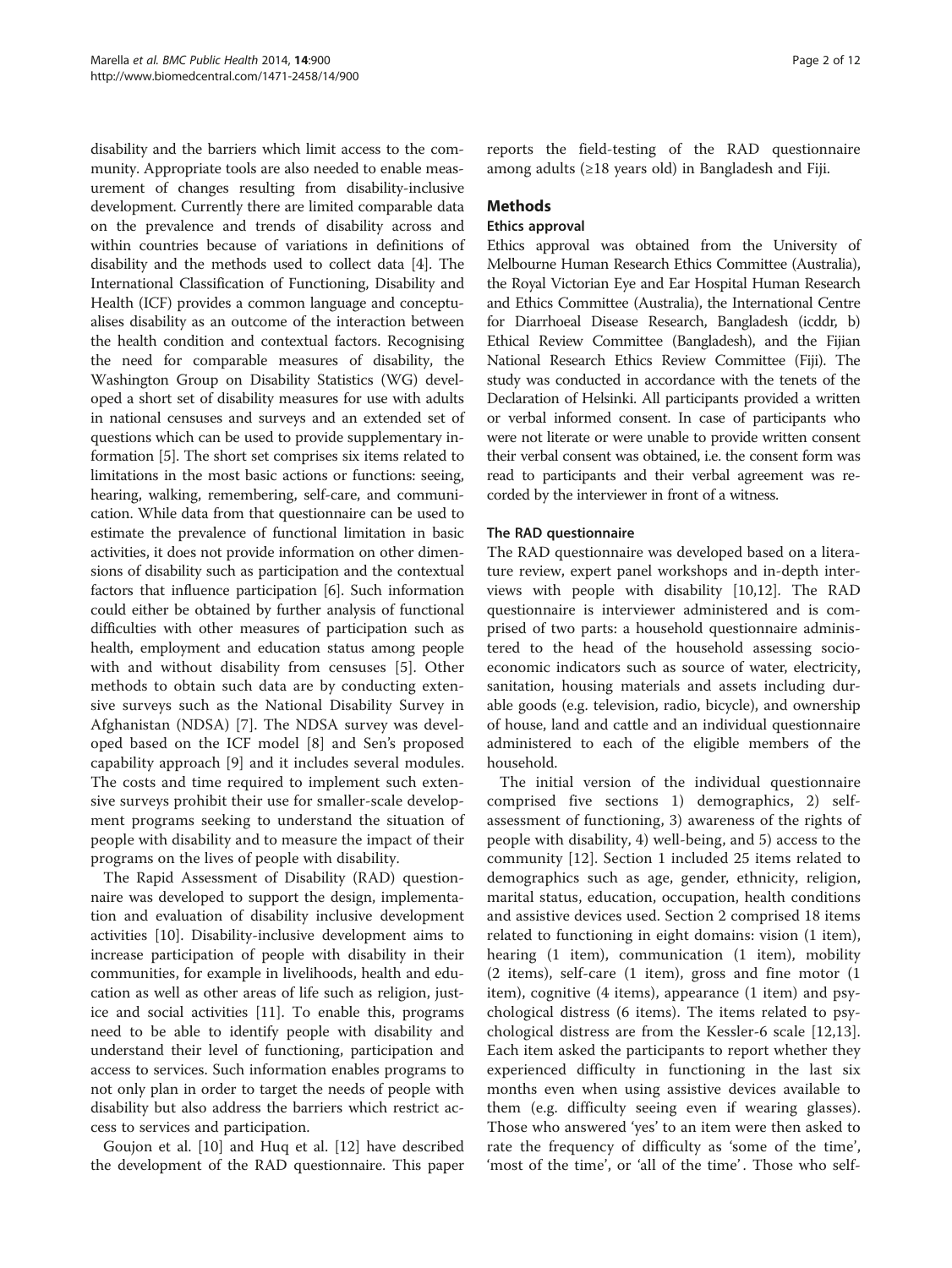<span id="page-2-0"></span>reported having difficulty 'most' or 'all of the time' to at least one item from the first seven domains or at least two items from the psychological distress domain were considered as people potentially experiencing disability. The cut off criteria was determined based on the recommendations from the WG for short set questions [\[14](#page-11-0)] and also based on the consensus among the research group.

The purpose of section 3 was to obtain information about the awareness of the rights of people with disability. Section 3 comprised 17 items related to awareness of the rights of people with disability such as the right to 'access information', 'live in a safe home environment', 'go to school or study', 'access health care', 'marry' and 'have children'. Each question was phrased "To what extent do you have rights to ….?", and the response scale was rated on 'none', 'some' and 'all' categories.

Section 4 comprised 18 items to assess individuals' perception of their well-being (Figure 1). The items included 'good health', 'making friends', 'being safe in daily life', 'opinion counted in family' and 'taking care of one's self', 'taking care of household', 'making new friends', 'maintaining family relationships', and 'respected in the community' with the frequency of experiencing each situation reported on a four-category response scale ranging from 'never' to 'all of the time'.

Section 5 asked respondents whether they had access to 14 community related domains such as access to health services, education and vocational training, work opportunities, social, legal, religious and rehabilitation. Each domain had three questions and the first question was phrased "In the last 6 months, did you have access to…… as much as you needed?" If they responded that they had not accessed services in this domain as much as they needed, they were asked to report reasons/ barriers for this. Respondents were then asked which of the reasons given had limited access to the domain the most.



higher well-being scores and items targeting higher levels of well-being are near the top of the diagram, while individuals with lower well-being scores and items targeting lower levels of well-being are near the bottom. M = mean; S = 1 standard deviation from the mean; T = 2 standard deviations from the mean.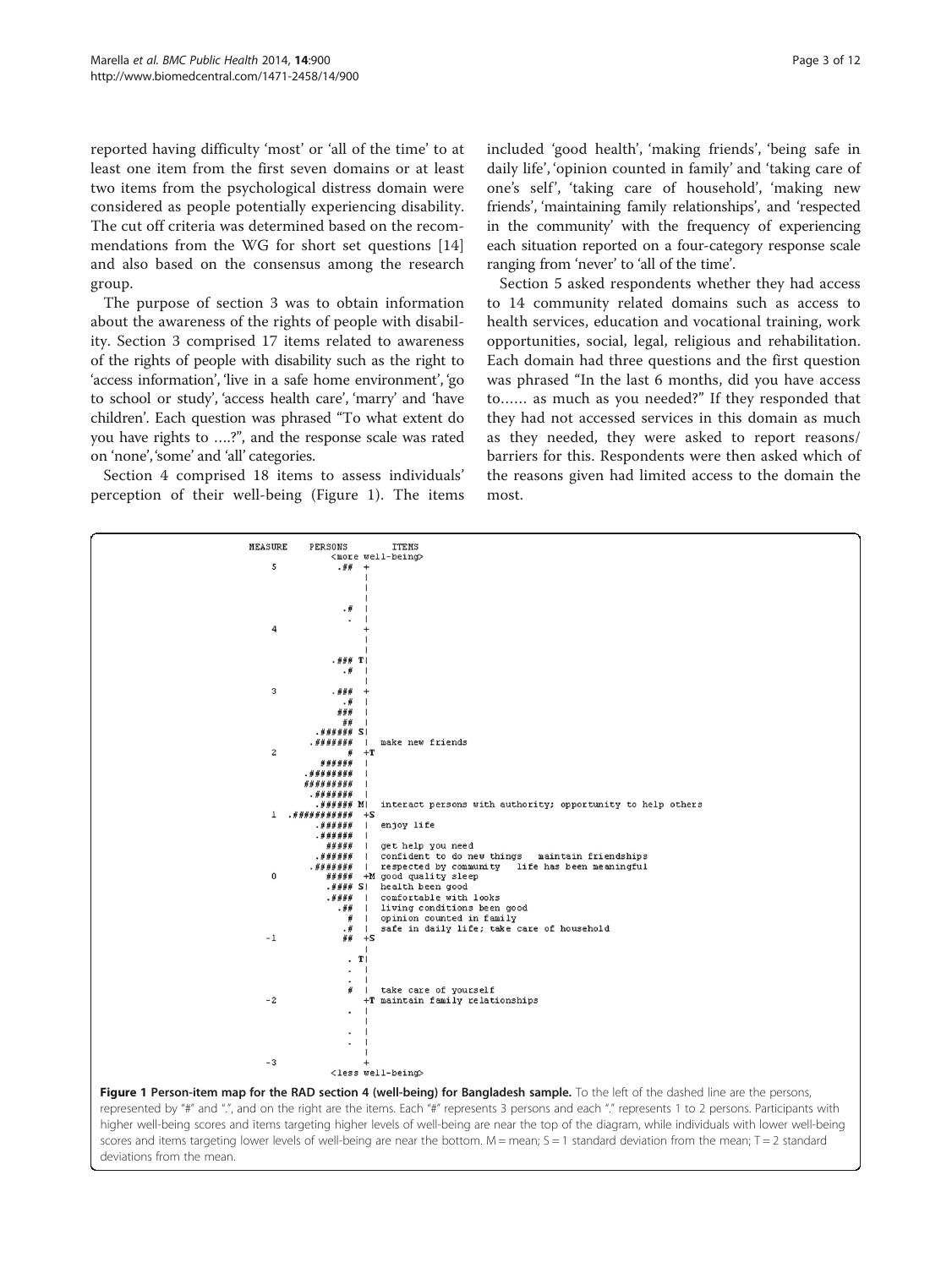#### Psychometric evaluation of the RAD questionnaire

The psychometric evaluation of the RAD questionnaire was conducted in two phases. The first phase involved field-testing in Bangladesh to assess the psychometric properties of the questionnaire. The findings of the Bangladesh field-testing study were used to identify poorly performing items, with the goal of removing or revising such items to enhance the psychometric robustness of the RAD. The second phase was conducted in Fiji to assess measurement properties of the revised questionnaire, to assess the sensitivity and specificity of the RAD to identify people with disability, and to assess the performance of the RAD in a cross-cultural setting. The findings from this phase of the study further informed modifications to the questionnaire and the development of the final version of the RAD.

#### Field-testing in Bangladesh

Field-testing in Bangladesh involved a cross-sectional population-based survey using two-stage cluster random sampling. The methodology was adapted from the Rapid Assessment of Avoidable Blindness (RAAB) survey, which was developed at the International Centre for Eye Health, London, as a rapid survey methodology to assess the prevalence and causes of vision impairment and cataract surgical coverage in a specific geographic area [[15](#page-11-0)]. The first stage of sampling for the RAD field-testing involved randomly selecting clusters (villages or mahallas) from the sampling frame, with probability of selection proportional to cluster size. The sampling frame comprised all villages (in rural areas) and mahallas (in urban areas) in the Bogra district of Bangladesh, using population data from the 2001 national census projected to 2010. The second stage involved selecting households within clusters through compact segment sampling. Each village and mahalla was divided into equal segments through mapping of the sites so that each segment comprised approximately 50 people. Segments to be included in the study were selected by drawing lots. All households in the segment were included in the sample sequentially, with all eligible people in a household invited to participate in the study. If fewer than 50 eligible and consenting individuals were identified in a given segment, sampling continued in the next nearest segment until 50 people were recruited in a cluster. Eligibility criteria included people aged 18 years and above who had been living in the selected household for at least 3 months of the year. At least two return visits were made to recruit absentees.

In participating households, the household questionnaire was first administered to the head of each household. All eligible members of the household, including the head of the family, were then administered sections 1 and 2 of the individual questionnaire. Individuals identified as having disability in section 2 were then administered sections 3, 4 and 5. For each participant identified as having disability, an age and gender matched control was recruited from the neighbouring household that did not house a person with disability and all sections were administered. This was to allow the extent to which people with disability experience same opportunities when compared to their age and gender matched controls.

For field testing in Bangladesh, the questionnaire was translated into Bangla and then back translated into English.

#### Field-testing in Fiji

Considering that there are no gold standard instruments against which to compare the RAD questionnaire, a convenience sample of known people with disability were recruited in Fiji to test the sensitivity and specificity of the proposed cut off criteria to identify people with disability. The Fiji National Disability Policy [\[16](#page-11-0)] defines people with disability "are persons with long term physical, mental, learning, intellectual and sensory impairments and whose participation in everyday life as well as enjoyment of human rights are limited, due to socio-economic, environmental and attitudinal barriers". Members of registered Disabled People's Organisations self-identifying as people living with significant impairment were recruited as cases. Participants recruited as cases were people with a range of impairments who were receiving rehabilitation services from communitybased rehabilitation programs. Controls were recruited through formal and informal networks of participating organisations. The two groups were individually matched on age and gender.

Prior to the study, the modified (following Bangladesh field-testing) version of the RAD individual questionnaire was reviewed by an advisory panel in Fiji to check for its cultural relevance and appropriateness of the items and language. Apart from the questions on section 1 (e.g. ethnicity, religion) no other changes were made. All sections of the individual questionnaire were administered to all participants.

#### Training of interviewers

Field supervisors and interviewers were recruited based on their skills and previous experience. Some of the interviewers were people with disability. Training was provided for a week that included disability inclusion, study design, recruitment of participants, administration of the RAD questionnaire, ethics in research and collecting survey data, conducting interviews, data storage and referral mechanisms for participants. Supervised field practice sessions were also conducted as part of the training.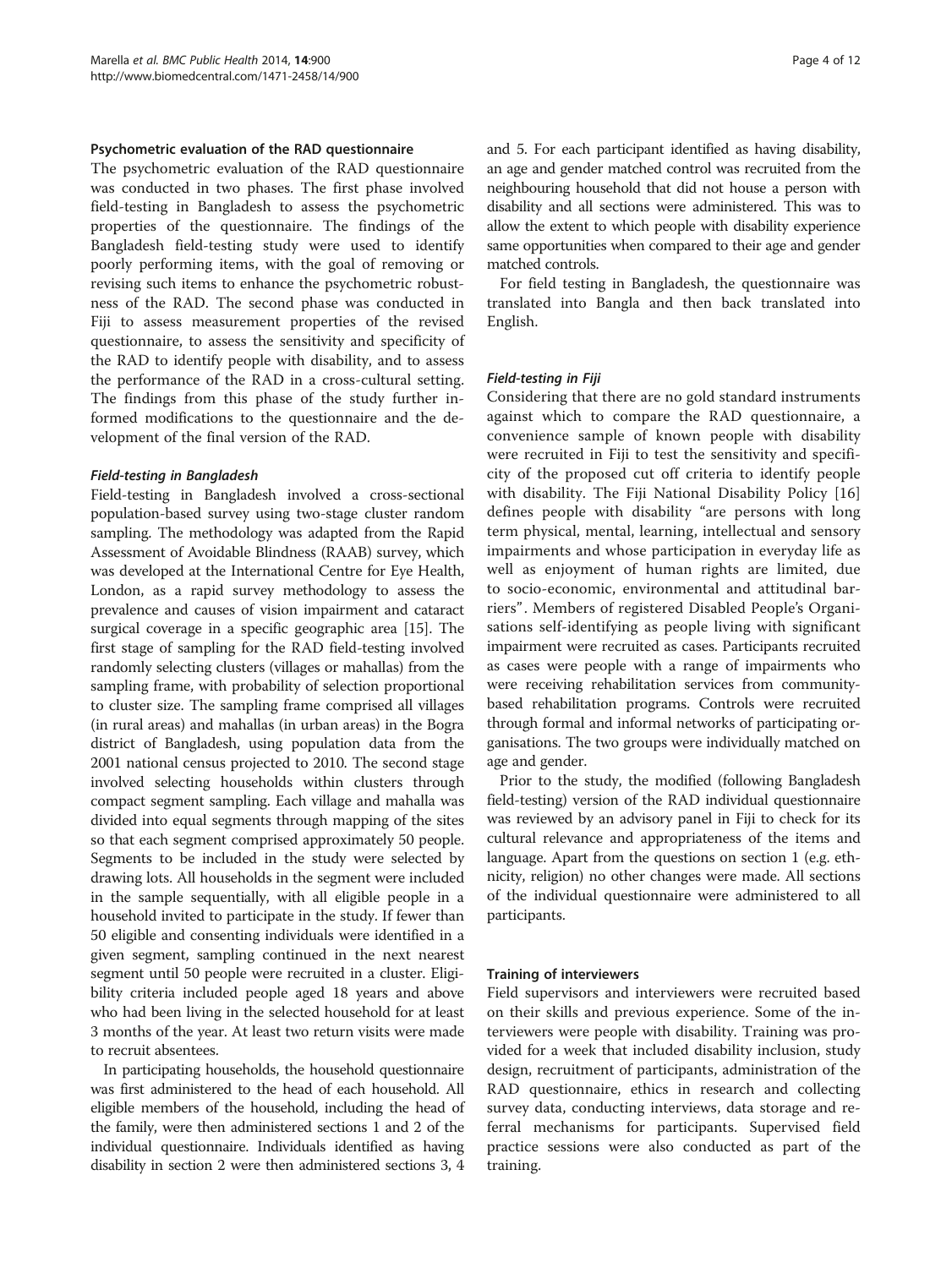#### Statistical analysis

Household questionnaire data from the Bangladesh study were used to derive a household wealth index using principal component analysis (PCA). Individuals were then classified into one of the three socio-economic groups based on values of the wealth index: the bottom 40% as poor, the next 40% as middle and the top 20% as rich [[17,18](#page-11-0)]. Descriptive statistical analysis was performed on the socio-demographic variables in section 1. Paired samples t-tests (for continuous variables) and generalised estimating equations (for categorical variables) were used to compare socio-demographic characteristics of people with disability and their matched controls.

Locations of category thresholds [\[19\]](#page-11-0) for items from section 2 were analysed to examine whether participants could discriminate between response categories. Following this evaluation, responses were converted to binary variables of having a disability (difficulty 'most' or 'all of the time') or not (no difficulty or 'some of the time'). Inter-item correlations (point biserial correlation coefficients for dichotomous variables) between section 2 items were examined to identify redundant items. Correlations of 0.75 or higher were interpreted as indicating redundancy.

Sensitivity and specificity of the cut off criteria used in RAD (i.e. self-reported difficulty 'most' or 'all of the time' to at least one item from the physical/sensory/cognitive domains or at least two items from the psychological distress domain of section 2) was assessed using data from Fijian field study. Sensitivity was calculated as the proportion of participants with disability identified by the RAD questionnaire among cases. Specificity was defined as the proportion of participants not identified to have disability by the RAD questionnaire among controls. Given that the RAD is intended for use as a population-level screening tool, we considered sensitivity and specificity values 60%- 69% to be acceptable, 70%-79% good, 80%-89% very good, and ≥90% excellent.

Rasch modelling, a form of item response theory (IRT) that transforms ordinal scores into interval-level estimates [\[19,20](#page-11-0)] (in logit units), was used to test construct validity of the sections 3 and 4 through the assessment of threshold ordering, unidimensionality, and targeting. Only sections 3 and 4 were subjected to Rasch analysis as these are the only sections of the RAD intended to be used for calculating section totals by summing responses across section items to capture participants' perceived access to rights and well-being, respectively.

The Andrich rating scale model was used to obtain estimates of the level of characteristic (i.e., awareness of rights and well-being) represented by each item (item measure) and perceived level of these characteristics for each participant (person measure). Locations of category thresholds [[19](#page-11-0)] were also estimated and items within

each section were assessed for the evidence of disordered thresholds and to examine whether participants could discriminate between response categories. The response categories at least 1.4 logits apart were considered to be clearly differentiated by participants [\[21](#page-11-0)].

Measurement precision of the two sections, i.e. the ability to distinguish different levels of underlying characteristic, was assessed by the person separation index (PSI) and person separation reliability (PSR) scores. A PSI of ≥2.0 and a PSR ≥0.8 are considered minimally acceptable levels of separation, indicating that the questionnaire can distinguish at least three different levels of the characteristic of interest [\[20](#page-11-0)].

The extent to which each section measured a single underlying concept (i.e., section unidimensionality) was evaluated using item fit statistics and PCA of residual correlations. Item fit was assessed with the informationweighted (infit) mean-square (MnSq) statistics and standardised fit residuals (Zstd), both of which measure the discrepancy between the observed responses and responses predicted from the Rasch model. MnSq values of 0.7 to 1.3 and Zstd values of −2.0 to 2.0 were considered acceptable [[22\]](#page-11-0). Values below the lower limit indicate redundancy and values above the upper limit indicate unacceptable level of variability in the responses (high measurement error). When a scale functions as intended, with all items measuring a single dimension, this single dimension should explain most of the correlations in the item set. The existence of any additional dimensions is inferred through the assessment of residual variance (variance unexplained by the primary dimension) using PCA. Unidimensionality was inferred if 1) the primary dimension explained at least 50% of the variance in the responses to the section items and 2) the first residual component had an eigenvalue <2.0, indicating that variance explained by this residual component carries less information than 2 items, the smallest number of items needed to form a dimension [[23\]](#page-11-0).

The capacity of the items to adequately represent the full continuum of a characteristic of interest is called targeting and was assessed by visual inspection of the person-item map and the difference between means of person and item measures. For a perfectly targeting instrument, the difference in means would be 0; an absolute difference of >1.0 logits indicates significant mistargeting and occurs when the amount of characteristics in the sample is substantially higher or lower than the average level of the same characteristic targeted by the items [[24\]](#page-11-0).

Sections 3, 4 and 5 were assessed on known-groups validity by comparing the scores of people with disability and controls using paired-samples t-tests (sections 3 and 4) and generalised estimating equations (section 5). It was expected that people with disability would score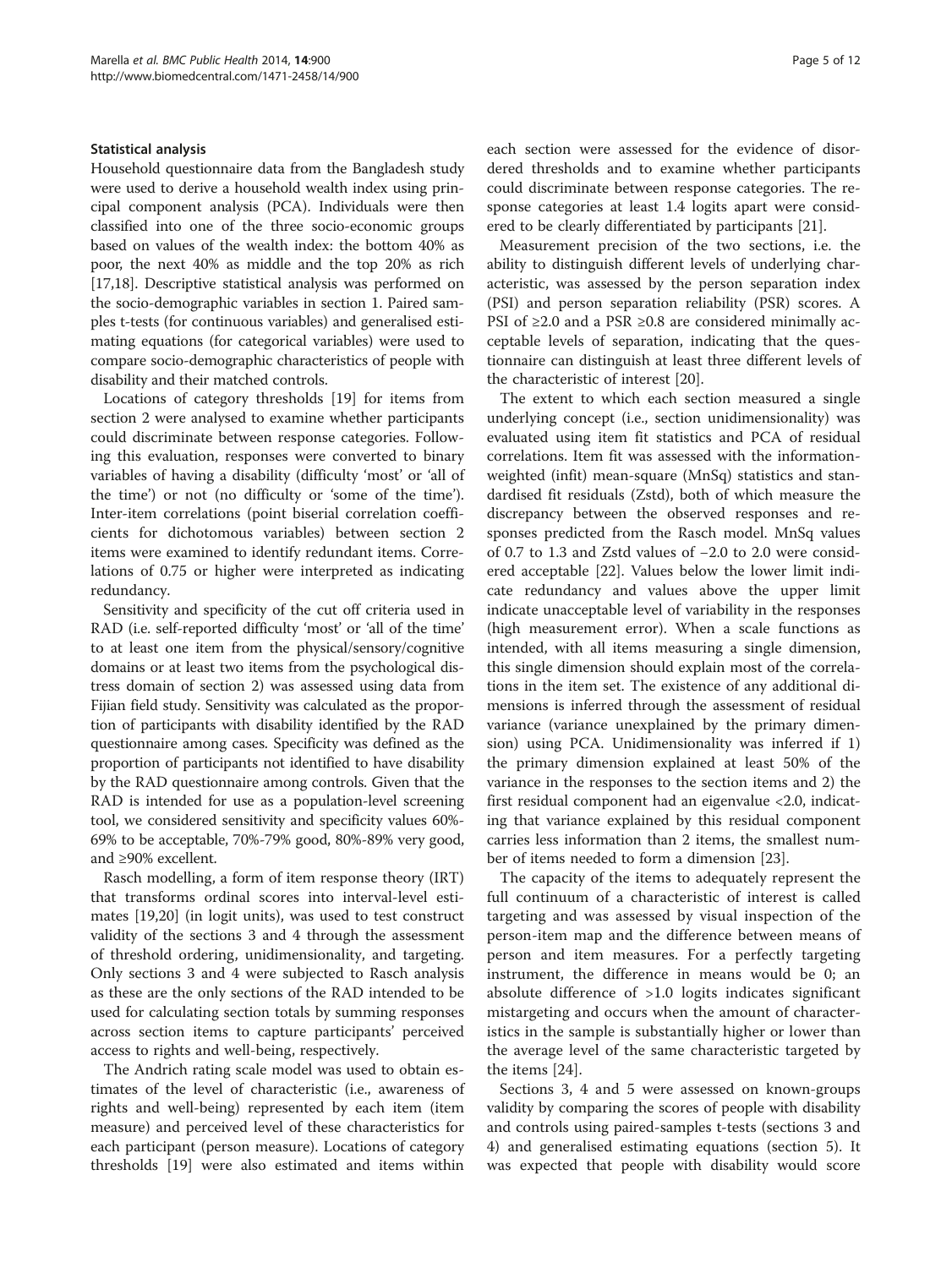significantly higher on each section than their matched controls.

Rasch analysis was performed using Winsteps version 3.74 (Winsteps, Chicago, IL). Remaining statistical analyses were performed using PASW Statistics 18 (PASW Statistics for Windows, SPSS Inc., Chicago, IL).

## Results

## Questionnaire administration

Field testing of the RAD sampling and interview methodology showed that, on average, the full interview (sections 1–4) takes approximately 45 minutes to complete, while the basic version (sections 1–2) takes approximately 20 minutes. Thus, a survey team comprising three interviewers is able to interview 50 people (one segment) in a day.

## Participants

Participant demographics in the Bangladesh and Fiji are presented in Table 1. A total of 1,855 adult participants (80% response rate) were recruited from 66 clusters in Bangladesh. Participants' mean (±SD) age was 38.6 (±16.2) years (Table 1). Of these, 195 (10.5%, 95% CI: 8.8, 12.2) individuals were identified to have disability based on their responses to the RAD section 2. Frequency of self-reported functional limitations ranged from 11 (0.6%) on communication difficulties to 103 (5.5%) on seeing difficulties. The numbers of participants who reported difficulties on physical/sensory/cognitive domains and psychological distress domain were

|  | Table 1 Participant demographics in Bangladesh and Fiji |  |
|--|---------------------------------------------------------|--|
|  |                                                         |  |

190 (10.2%) and 101 (5.4%) respectively. There was no significant difference between people with disability and their matched controls  $(n = 195)$  in the level of education but people with disability were more likely to be unemployed (26.6% vs 8.9%, p < 0.001).

A total of 202 adults were recruited in Fiji and of these, 101 were cases (mean  $\pm$  SD age: 44.2  $\pm$  15.3 years) and 101 were controls (mean  $\pm$  SD age: 44.1  $\pm$  15.8 years) (Table 1). The numbers of participants who reported difficulties on physical/sensory/cognitive domains and psychological distress domain were 60 (59.4%) and 27 (26.7%) respectively. Cases had significantly lower education levels (no education: 18.8% vs 3.0%, 10 years or more:  $28.7\%$  vs  $47.5\%$ ,  $p = 0.004$ ) and significantly higher frequency of unemployment  $(33.7\% \text{ vs } 12.9\%, \text{ p} < 0.001)$ compared to controls.

## Section 2: self-assessment of functioning

The average locations of response categories for the 18 items in section 2 along the disability continuum were analysed (Figure [2\)](#page-6-0). There was substantial separation in the average locations of the two lowest response categories  $(0 =$  never and  $1 =$  some of the time) and between the second and third  $(2 = most of the time and 3 = all of the)$ time) response categories. Response categories 2 and 3 appeared to be very close to each other on the disability continuum, indicating that these response categories could not be distinguished by the respondents and were representing similar level of disability.

| Socio-demographics        |                 | <b>Bangladesh</b>                          |                         |                            |         | Fiji                     |                            |         |
|---------------------------|-----------------|--------------------------------------------|-------------------------|----------------------------|---------|--------------------------|----------------------------|---------|
|                           |                 | <b>Total sample</b><br>$N = 1855$ n $(\%)$ | Cases $N = 195$<br>n(%) | Controls $N = 195$<br>n(%) | P*      | Cases $N = 101$<br>n (%) | Controls $N = 101$<br>n(%) | P*      |
| Age (mean $\pm$ SD) years |                 | $38.6 \pm 16.2$                            | $50.0 \pm 17.19$        | $51.5 \pm 18.5$            | 0.411   | $44.2 \pm 15.3$          | $44.1 \pm 15.8$            | 0.763   |
| Gender                    | Male            | 763 (41.1)                                 | 83 (42.6)               | 83 (42.6)                  | 1.000   | 54 (53.5)                | 45 (44.6)                  | 0.354   |
|                           | Female          | 1092 (58.9)                                | 112 (57.4)              | 112(57.4)                  |         | 47 (46.5)                | 53 (52.5)                  |         |
| Education                 | None            | 679 (36.6)                                 | 99 (50.8)               | 92 (47.2)                  | 0.898   | 19 (18.8)                | 3(3.0)                     | 0.004   |
|                           | 1-4 years       | 372 (20.1)                                 | 42 (21.5)               | 43 (22.1)                  |         | 12(11.9)                 | 7(6.9)                     |         |
|                           | 5-9 years       | 588 (31.7)                                 | 40 (20.5)               | 44 (22.6)                  |         | 27(26.7)                 | 26(25.7)                   |         |
|                           | $\geq$ 10 years | 216 (11.6)                                 | 14(7.2)                 | 16(8.2)                    |         | 29 (28.7)                | 48 (47.5)                  |         |
| Occupation                | Unemployed      | 128(6.9)                                   | 51(26.6)                | 17(8.9)                    | < 0.001 | 34 (33.7)                | 13 (12.9)                  | < 0.001 |
|                           | Farmer          | 343 (18.5)                                 | 26 (13.5)               | 46 (24.1)                  |         | 12 (11.9)                | 9(8.9)                     |         |
|                           | Labourer        | 231 (12.5)                                 | 22(11.5)                | 24 (12.6)                  |         | 7(6.9)                   | 16(15.8)                   |         |
|                           | Homemaker       | 966 (52.1)                                 | 84 (43.8)               | 97 (50.8)                  |         | 24 (23.8)                | 26(25.7)                   |         |
|                           | Other           | 113(6.1)                                   | 9(4.7)                  | 7(3.7)                     |         | 20 (19.8)                | 36 (35.6)                  |         |
| Socio-economic status     | Rich            | 367 (19.8)                                 | 30 (15.4)               | 29 (14.9)                  | 0.803   | $\overline{\phantom{a}}$ |                            |         |
|                           | Middle          | 740 (39.9)                                 | 56 (28.7)               | 62 (31.8)                  |         |                          |                            |         |
|                           | Poor            | 747 (40.3)                                 | 109 (55.9)              | 104 (53.3)                 |         |                          |                            |         |

\*From paired sample t test (continuous variables) or generalised estimating equations models (categorical variables), comparing people with disability and their matched controls.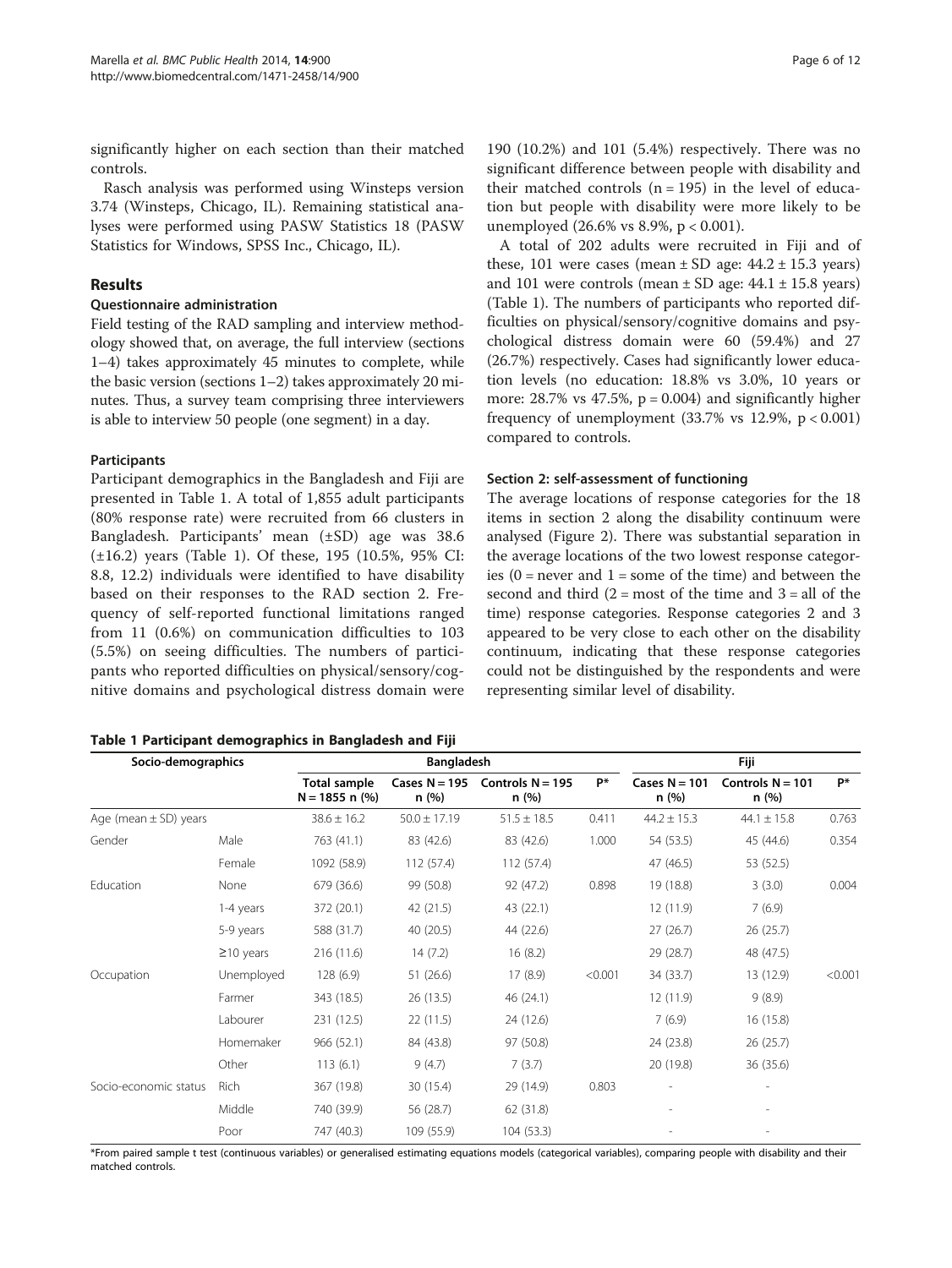<span id="page-6-0"></span>

## Inter-item correlations

Inter-item correlations were found to be high between the items 'moving around inside home' and 'moving around outside' ( $r = 0.92$ ,  $p < 0.001$ ) indicating redundancy between the items. Additionally, 'self-care' item had strong inter-item correlations (ranging from  $r = 0.50$  to 0.91,  $p < 0.001$ ) with physical and cognitive functioning items. Following consultations with disability experts, it was decided to remove 'moving around inside home' and 'self-care' items from the questionnaire. Removal of these items from section 2 produced virtually no change in the estimate of prevalence of disability (10.4%, 95% CI: 8.7, 12.0). Therefore, these two items were omitted from the RAD prior to field testing in Fiji.

## Sensitivity and specificity

Using the RAD cut off criteria for disability, 63 (62.4%) participants recruited as cases were identified to have disability (true positives, sensitivity) and 82 (81.2%) controls were identified as not having disability (true negatives, specificity) in Fiji, indicating acceptable sensitivity and very good specificity in detecting disability. Twenty three out of 38 (60.5%) people who were identified as false negatives reported mild functional limitations related to mobility and some were using assistive devices such as crutches. None of these participants reported difficulties on the well-being or access sections.

Of the 19 (18.8%) participants who were identified to have disability among the controls (false positives), six (31.6%) were aged >65 years and reported difficulties related to sensory, cognitive and physical aspects of functioning; two (10.5%) participants reported difficulty seeing, of which one needed a new glasses prescription; three (15.7%) participants had also reported bothering health conditions such as heart disease, diabetes, and high blood pressure and reported high levels psychological distress on section 2 items; and eight (42.1%) reported difficulties with cognitive aspects and psychological distress. These participants also reported difficulties on the well-being or access sections.

## Section 3: awareness of the rights of people with disability

Examination of the average locations of response categories of the 17 items in section 3 on the awareness of rights continuum showed that while there was no threshold disordering, the average locations of the two lowest response categories  $(1 = none$  and  $2 = some$ ) were very close to each other (<1.4 logits separation). This indicated that participants could not discriminate three response categories, but used them as a dichotomous scale (yes/no). Category 1 (none) had large amount of random error (MnSq 1.34) with only 7% of the sample endorsing this response option. The most frequently endorsed response category was category 3 (all), which was endorsed by 48.8% to 82.9% of respondents depending on the item, indicating strong ceiling effects and/or bias towards acquiescent responding. The mean (±SD) person measure was  $1.99 \left( \pm 1.11 \right)$  in people with disability and 2.03 (±0.10) logits in controls and there was no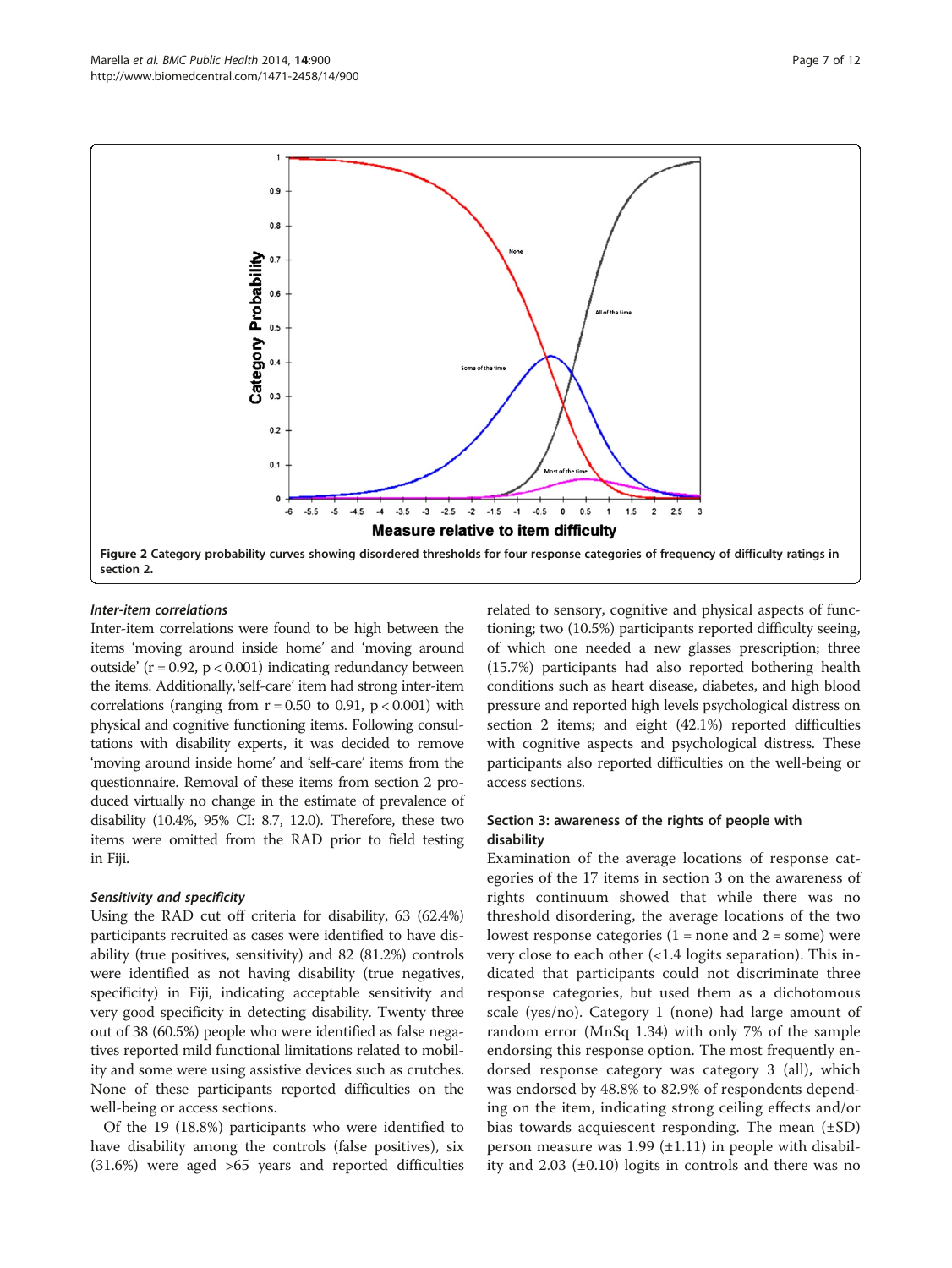statistically significant difference between the two groups  $(p = 0.786)$ .

The precision of the scale for measuring levels of rights awareness was poor, with PSI (1.58) and PSR (0.71) lower than the acceptable range  $(\geq 2.0$  for PSI and  $\geq 0.8$  for PSR), indicating that the item set had low ability to discriminate between people with high and low levels of awareness of their rights. Section 3 also exhibited evidence of multidimensionality. The item 'rights to have children if you want to' had high amount of random error (MnSq 1.20, Zstd 3.20) and items 'rights to make decisions about your own life' (MnSq 0.82, Zstd −2.30), 'rights to your opinion counting in family decisions' (MnSq 0.84, Zstd −2.10) and 'rights to be treated the same way as everyone else in society' (MnSq 0.83, Zstd −2.60) showed evidence of redundancy. On PCA of the residuals, total variance explained by the item set was 32.9% and the eigenvalue of the first residual component was 2.1 further suggesting multidimensionality of the items set. However, when the Rasch scores of this section were further explored using exploratory factor analysis no meaningful separation of items into dimensions had emerged.

## Revision and field testing in Fiji

Given the suboptimal psychometric properties of section 3 in the Bangladesh field study and the tendency to elicit responses towards high levels of rights awareness in both controls and people with disability, the phrasing of the questions in this sections was changed to "Do people with disability have the right to …?" prior to field testing in Fiji. Additionally, the categories were dichotomised to 'yes' or 'no' because there was no significant separation between thresholds of categories 'none' and 'some' in the previous version.

Despite the changes, the majority (ranging from 92.8% to 98.1%) of the respondents in Fiji had responded positively to the questions of this section of the RAD. The respondent's preference for affirmative responses has resulted in very poor person separation  $(PSI = 0$  and  $PSR = 0$ ) indicating that the scale could not discriminate between different levels (yes/no) of rights awareness. On PCA of the residuals, total variance explained by the item set was 36.3% and the eigenvalue of the first residual component was 3.1, further suggesting multidimensionality in this section, similar to the Bangladesh study. The mean person measure was  $3.85$  ( $\pm 0.16$ ) logits in people with disability and  $4.01$  ( $\pm 0.11$ ) logits in controls and there was no statistically significant difference between the two groups ( $p = 0.403$ ).

Following the results of field testing in Fiji, and the need for more research on how to accurately measure awareness of rights of people with disability, this section has been removed from the final version of the RAD.

## Section 4: well-being

The categories  $(1 = never, 2 = some of the time, 3 = most$ of the time and  $4 = all$  of the time) were reversed for Rasch analysis so that higher values on the logit scale corresponded to higher levels of well-being. The response category thresholds were ordered as expected and the precision of the scale was good, with PSI 2.14 and PSR 0.82, supporting the ability of the scale to discriminate at least three levels of well-being. The most difficult item (corresponding to the highest level of wellbeing) was 'able to make new friends' (2.13 logits) and the least difficult item (the lowest level of well-being) was 'maintaining family relationships' (−1.95 logits). There were two misfitting items: 'able to make new friends' (MnSq 1.52, Zstd 7.1) and 'able to maintain friendships' (MnSq 1.39, Zstd 5.5). However, PCA of the residuals revealed that the variance explained by the items was 58% and the eigenvalue of the first residual component was 1.9 supporting unidimensionality of the scale. The 'get the help you need' item was found to be redundant with the 'opportunity to help' item (residual correlation of 0.3).

The mean  $\pm$  SD person measure of  $1.18 \pm 1.34$  indicated that the average level of perceived well-being of the sample was better than that represented by the items, which was unexpected given that people without disability comprised half of the sample. However, the targeting has been satisfactory with reasonably good spread of items along the well-being continuum of the sample (Figure [1](#page-2-0)) and people with disability had significantly poorer well-being scores compared to the controls (mean difference = 0.97,  $p < 0.001$ ).

## Revision and field testing in Fiji

Following consultations with disability experts and prior to field testing in Fiji, the 'able to maintain friendships' item was removed from the questionnaire. However, it was decided that 'able to make new friends' should be retained in section 4 to maintain good spread of the items across levels of well-being. The items 'getting the help you need' and 'opportunity to help' were also retained, to be further assessed in Fijian Study.

The 17-item version of section 4 tested in Fiji showed that the categories were ordered as expected, and were at least 1.4 logits apart, indicating good discrimination of the categories. The revised version of section 4 also had good measurement precision, with PSI 2.20 and PSR 0.83. Only one item, 'get the help you need', was misfitting with the rest of scale items, displaying random noise (MnSq 1.84, Zstd 6.25). PCA of the residuals revealed that the variance explained by the item set was slightly lower than optimal (45.5%) but the eigenvalue of the first residual component was only 1.9. The mean  $\pm$  SD person measure was  $1.53 \pm 1.71$ , which was higher than the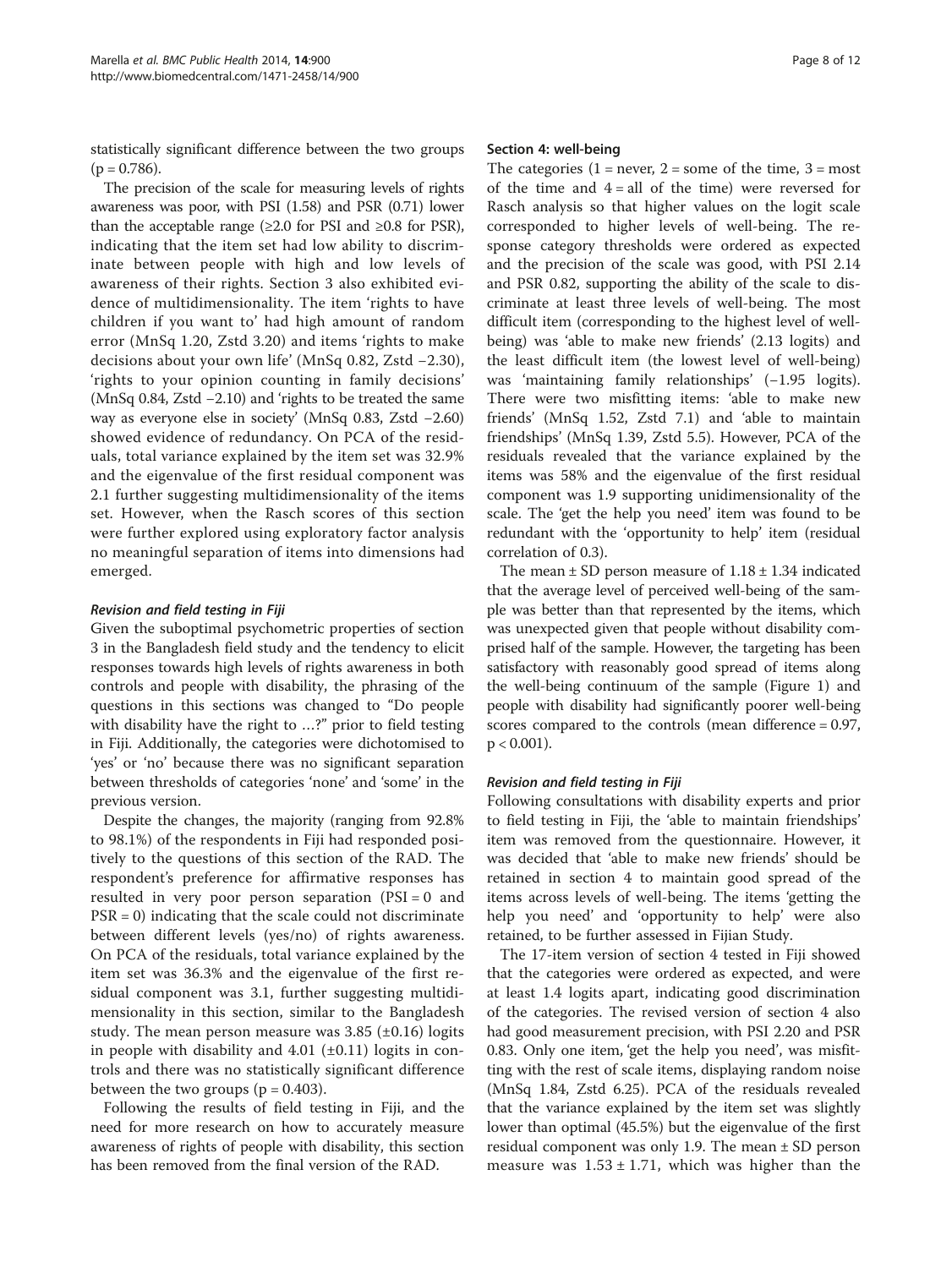expected average possibly because 50% of the sample was comprised of people with disability who had rehabilitation interventions. However, similar to the results obtained for a Bangladesh sample, people with disability had poorer well-being scores compared to the controls (mean difference =  $0.92$ ,  $p < 0.001$ ).

Following the results of field testing in Fiji, the 'get the help you need' item was removed from section 4, and the remaining 16 items were included in the final version of the RAD.

## Section 5: access to the community

Table [2](#page-9-0) presents the responses for access to each sector for Bangladesh and Fiji samples. There was significantly worse access to the community for people with disability compared to controls on all sectors, except legal assistance, drinking water and toilets, in both Bangladesh and Fiji ( $p < 0.001$ ). This section did not have any modifications following field-testings.

## **Discussion**

This study reports psychometric evaluation of the RAD questionnaire – a measure of disability that provides information on functional limitations and their impact on lives of people with disability – in Bangladeshi and Fijian cultures. The results largely support the construct validity and cross-cultural applicability of the RAD. The questionnaire has acceptable levels of accuracy in identifying people with disability, with sensitivity and specificity of cut off criteria 62.4% and 81.2%, respectively. Section 4 was evaluated using Rasch modelling, with results providing evidence of appropriate category function for response categories, unidimensionality of the item set, ability to distinguish between at least 3 levels of well-being, and ability to differentiate people with and without disability. Section 5 was also able to demonstrate construct validity, with significantly worse access to the community among people with disability compared to their matched controls in both cultures. An exception was section 3, which exhibited poor separation of response categories, multidimensionality, and lack of differentiation between levels of rights awareness and was unable to distinguish between people with and without disability. Considering the psychometric shortcomings, the rights awareness section has been removed from the final version of the RAD. The current version of the RAD questionnaire has four individual assessment sections: demographics, self-reported functional limitations, well-being, and access to the community.

In the Bangladesh phase of this study, 195 (10.5%, 95% CI: 8.8, 12.2) participants were found to have disability using RAD section 2 items. After adjusting for sample weights as determined based on the population census of 2010, the prevalence of disability is 8.91%

(95% CI: 7.34, 10.58) in adults aged 18 years or older. This estimate is similar to the 9.1% among adults and children obtained in the 2010 Household Income and Expenditure Survey (HIES), using the WG short set questionnaire [[25\]](#page-11-0). Similar to the HIES survey the RAD had also identified that seeing difficulties is the most common form of disability. While estimates of disability prevalence obtained from the RAD and WG concur, the RAD collects information on a broader range of functional limitations, containing items related to psychological distress in addition to physical, sensory and cognitive domains. With an estimated 5.4% prevalence of psychological distress using Kessler-6 items [[13\]](#page-11-0) in section 2, the ability of the RAD to identify psychological aspects of disability can provide useful additional information on the extent of different types of disability, and potentially allow tailoring disability inclusive development programs to meet needs linked to specific disabilities.

The Fiji study demonstrated that participants with a mild level of functional difficulties could be missed using the RAD cut off criteria. However, the majority of false negatives in section 2 (23/38, 60.5%) did not report difficulties in well-being and access to the community sections. On the contrary, false positives among the control group reported functional limitations that adversely impacted their well-being and community access. It could be possible that people with obvious functional limitations (e.g. physical conditions) are more likely to register with DPOs and less obvious functional limitations such as psychological distress or sensory limitations could be missed. This might have affected recruitment as cases and controls and this is one of the limitations of this study. While the RAD may be underestimating mild level of functional difficulties, it is in fact able to identify those who have significantly lower access to opportunities to participate in the community.

Data from the section 2 considers the person as the unit of analysis and establishes presence of disability based only on self-reported difficulty in functioning at the person level, and this is a limitation. However, the RAD provides the opportunity to assess other aspects of functioning and barriers to participation in the community. Such data will be useful at the program level. Level of functioning and access to services could be measured over time to investigate changes following an intervention. However, further research is needed to determine of the responsiveness of the tool to measure change.

Section 3 was developed with the intention that it will help disability inclusive development initiatives to assess awareness of rights of people with disability in the community. Items in this section were developed based on current policies and frameworks, expert panel workshops and qualitative interviews with people with disability [\[12](#page-11-0)].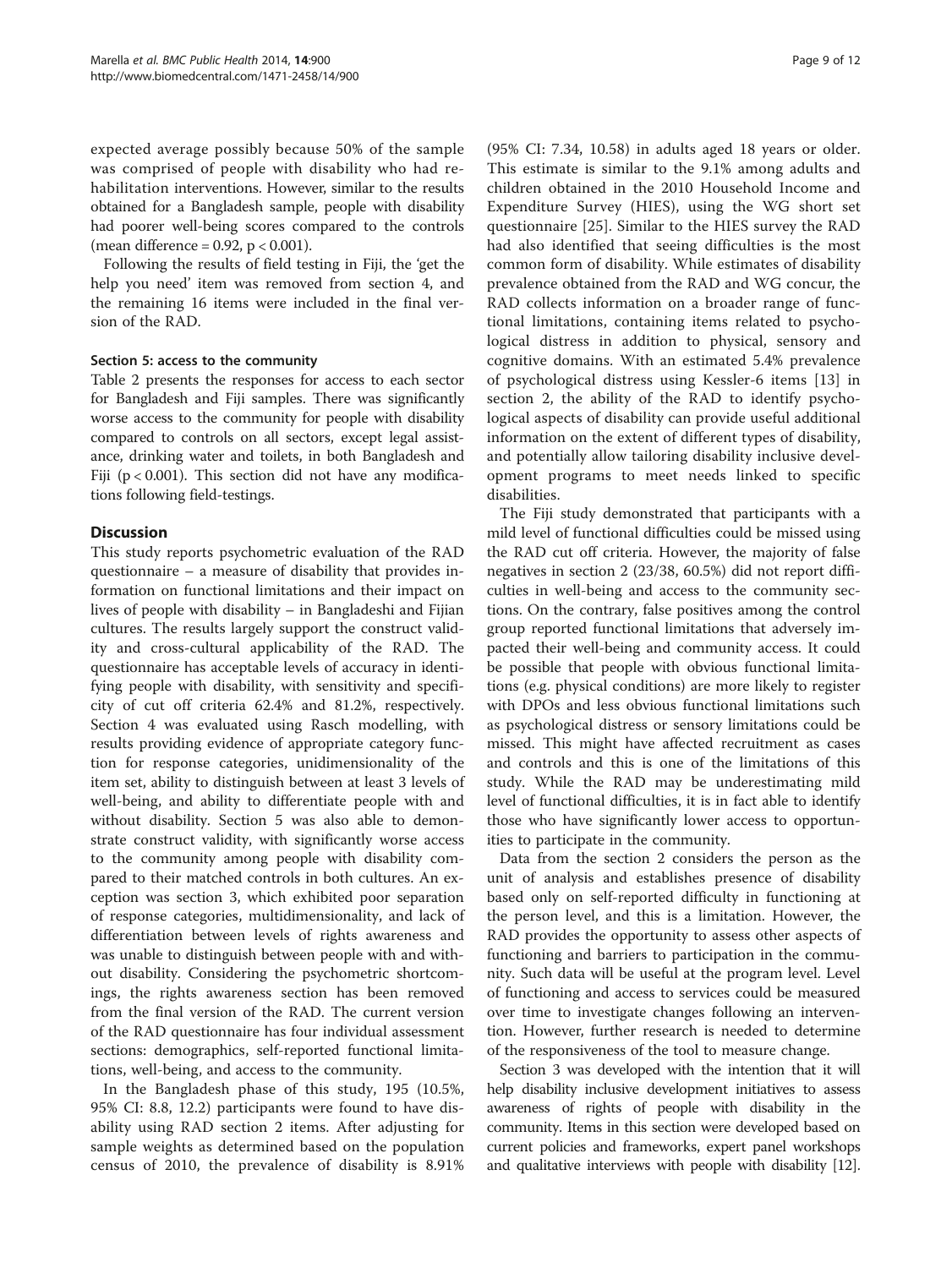## <span id="page-9-0"></span>Table 2 Access to the community for people with disability and controls in Bangladesh and Fiji

| <b>Services</b>                        |             |             | Bangladesh    |         |             | Fiji                |         |
|----------------------------------------|-------------|-------------|---------------|---------|-------------|---------------------|---------|
|                                        |             | Cases n (%) | Control n (%) | P*      | Cases n (%) | Control n (%)       | P*      |
| Work                                   | Yes         | 72 (37.5)   | 93 (47.7)     |         | 67(66.3)    | 87 (87.9)           |         |
|                                        | No          | 29 (15.1)   | 4(2.1)        | < 0.001 | 20 (19.8)   | 9(9.1)              | 0.001   |
|                                        | Not needed  | 91 (47.4)   | 98 (50.3)     |         | 14 (13.9)   | 3(3.0)              |         |
| Education                              | Yes         | 4(2.1)      | 12(6.2)       |         | 31 (30.7)   | 60 (61.2)           |         |
|                                        | No          | 41 (21.4)   | 27 (13.8)     | 0.035   | 28 (28.3)   | 12 (12.2)           | 0.004   |
|                                        | Not needed  | 147 (76.6)  | 156 (80.0)    |         | 45 (44.6)   | 26 (26.5)           |         |
| Health services                        | Yes         | 132 (68.8)  | 129 (66.2)    |         | 83 (82.2)   | 80 (81.6)           |         |
|                                        | No          | 28 (14.6)   | 5(2.6)        | < 0.001 | 15 (14.9)   | 5(5.1)              | < 0.001 |
|                                        | Not needed  | 32 (16.7)   | 61(31.3)      |         | 3(3.0)      | 13 (13.3)           |         |
| Participate in community consultations | Yes         | 93 (48.4)   | 119 (61.0)    |         | 52 (51.5)   | 82 (82.8)           |         |
|                                        | <b>No</b>   | 38 (19.8)   | 9(4.6)        | < 0.001 | 35 (34.7)   | 8(8.1)              | < 0.001 |
|                                        | Not needed  | 67 (34.4)   | 61 (31.8)     |         | 14 (13.9)   | 9(9.1)              |         |
| Assistive devices                      | Yes         | 23 (12.0)   | 13(6.7)       |         | 35 (35.0)   | 19 (19.2)           |         |
|                                        | No          | 70 (36.5)   | 12(6.2)       | < 0.001 | 33 (33.0)   | 7(7.1)              | < 0.001 |
|                                        | Not needed  | 99 (51.6)   | 170 (87.2)    |         | 32 (32.0)   | 73 (73.7)           |         |
| Rehabilitation                         | Yes         | 13(6.8)     | 5(2.6)        |         | 46 (45.5)   | 14(14.1)            |         |
|                                        | <b>No</b>   | 48 (25.0)   | 9(4.6)        | < 0.001 | 27(26.7)    | 11(11.1)            | < 0.001 |
|                                        | Not needed  | 131 (68.2)  | 181 (92.8)    |         | 28 (27.7)   | 74 (74.7)           |         |
| Safe/drinking water                    | Yes         | 192 (100)   | 193 (99.0)    |         | 97 (96.0)   | 97 (98.0)           | 0.421   |
|                                        | No          | 0(0.0)      | 2(1.0)        | 0.159   | 4(4.0)      | 2(2.0)              |         |
| Toilet facilities                      | Yes         | 179 (93.2)  | 189 (96.9)    |         | 93 (92.1)   | 96 (97.0)           | 0.129   |
|                                        | No          | 14(6.8)     | 6(3.1)        | 0.093   | 8(7.9)      | 3(3.0)              |         |
| Disaster management                    | Yes         | 10(5.2)     | 7(3.6)        |         | 36 (36.4)   | 64 (64.6)           |         |
|                                        | No          | 36 (18.8)   | 13(6.7)       | 0.001   | 45 (45.5)   | 15 (15.2)           | < 0.001 |
|                                        | Not needed  | 146 (76.0)  | 175 (89.7)    |         | 18 (18.2)   | 20 (20.2)           |         |
| Legal assistance                       | Yes         | 14(7.3)     | 13(6.7)       |         | 34 (34.3)   | 35 (35.4)           |         |
|                                        | No          | 2(1.0)      | 4(2.1)        | 0.708   | 18 (18.2)   | 8(8.1)              | 0.098   |
|                                        | Not needed  | 176 (91.7)  | 178 (91.3)    |         | 47 (47.5)   | 56 (56.6)           |         |
| Social activities                      | Yes         | 135 (70.3)  | 161 (82.6)    |         | 64 (64.0)   | 91 (91.9)           | < 0.001 |
|                                        | No          | 19 (9.9)    | 5(2.6)        | 0.003   | 20 (20.0)   | 3(3.0)              |         |
|                                        | Not needed  | 38 (19.8)   | 29 (14.9)     |         | 16 (16.0)   | 5(5.1)              |         |
| Religious activities                   | Yes         | 176 (91.7)  | 187 (95.9)    |         | 81 (80.2)   | 95 (96.0)           |         |
|                                        | No          | 14(7.3)     | 3(1.5)        | 0.013   | 14 (13.9)   | 2(2.0)              | 0.002   |
|                                        | Not needed  | 2(1.0)      | 5(2.6)        |         | 6(5.9)      | 2(2.0)              |         |
| Government social welfare              | Yes         | 17 (8.9)    | 10(5.1)       |         | 56 (56.4)   | 25 (25.3)           |         |
|                                        | No          | 46 (24.0)   | 14(7.2)       | < 0.001 | 29 (28.7)   | 10(10.1)            | < 0.001 |
|                                        | Not needed  | 76 (39.6)   | 121(62.1)     |         | 14(3.9)     | 64 (64.6)           |         |
|                                        | Do not know | 53 (27.6)   | 50 (25.6)     |         | 2(2.0)      | $\mathsf{O}\xspace$ |         |
| Disabled persons organisations         | Yes         | 8(4.2)      | 0(0.0)        |         | 30 (30.3)   | 8(8.3)              |         |
|                                        | No          | 36 (18.8)   | 5(2.6)        | < 0.001 | 35 (35.4)   | 12 (12.5)           | < 0.001 |
|                                        | Not Needed  | 75 (39.1)   | 119 (61.0)    |         | 6(6.1)      | 44 (45.8)           |         |
|                                        | Do not know | 73 (38.0)   | 71 (36.4)     |         | 28 (28.3)   | 32 (33.3)           |         |

\*P-values are from generalised estimating equations modelling (logistic regression), comparing people with disability and their matched controls.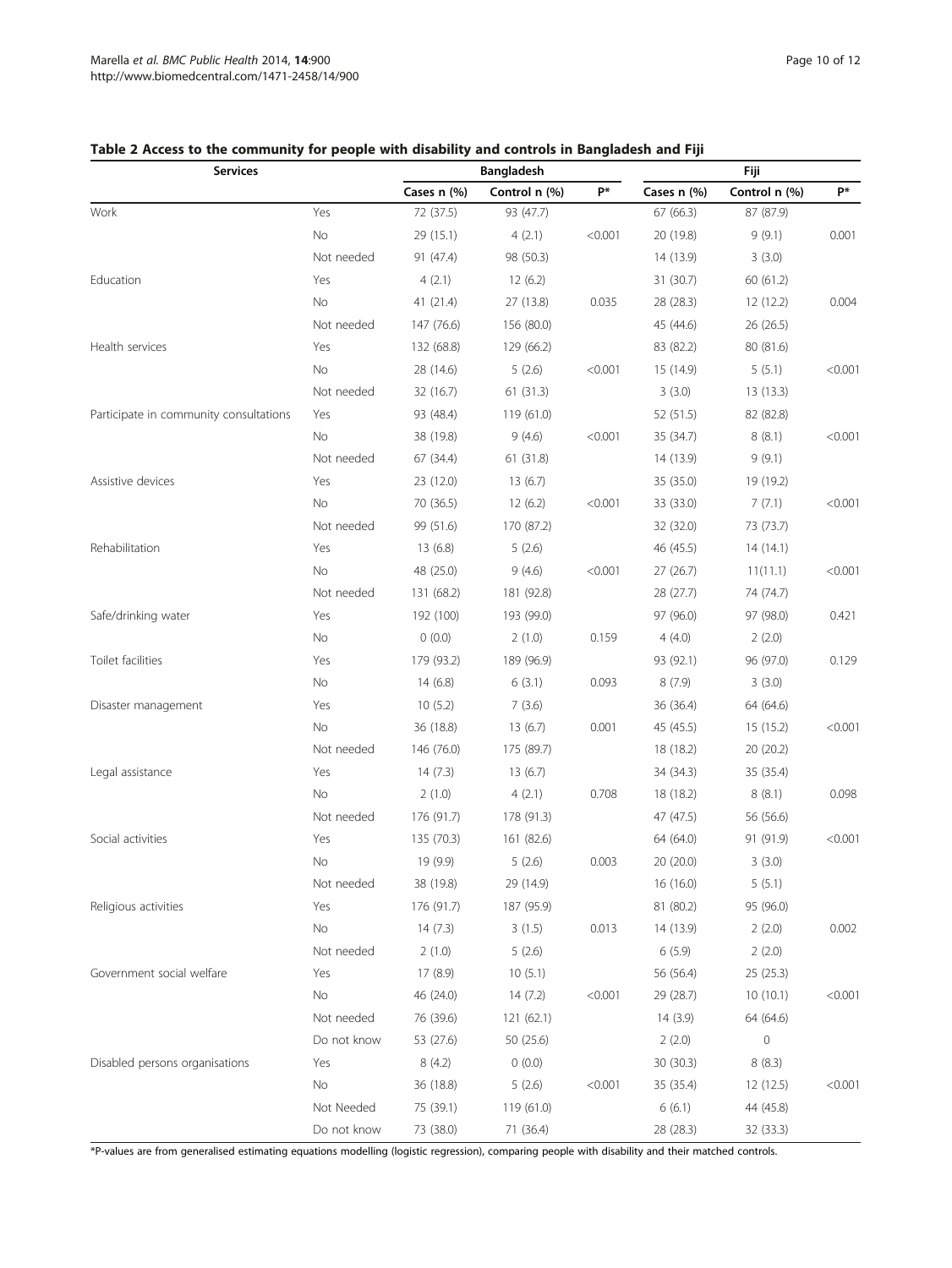However, results of this study identified a strong tendency towards acquiescent responding, regardless of the format or structure of the questions in this section. Since rights awareness is an important component of disability inclusive development, further research and studies are needed to redevelop section 3 of the RAD. Such studies could involve focus group discussions with people with disability to identify issues specifically related to violation of rights of people with disability and identify appropriate phrasing of the questions. Although people with disability were involved in the expert panel discussions and qualitative interviews during RAD development [\[12\]](#page-11-0), they were active members of disability related organisations who are well aware of the rights of people with disability and the appropriate terminology. It may also be possible that awareness of rights cannot be assessed using closed ended questionnaires but may require in-depth interviews. In the interim, we have retained an open-ended question in section 2 that asks the respondent's knowledge on the rights of people with disability. Information related to the current situation regarding access to enacted rights for people with disability can still be assessed by disability inclusive development programs using the information in the 'access to the community' section that has questions related to accessing services and participating in the social and community life [\[26](#page-11-0)].

Section 4 was found to be a psychometrically robust tool to measure well-being in cross-cultural settings. Using the scores in sections 4 and 5 in conjunction with demographics and section 2 would provide a comprehensive picture of the extent and impact of disability, capturing different dimensions of disability. Further studies are also needed to test the temporal stability of the RAD sections, their ability to detect changes when used before and after an intervention, and to corroborate the construct validity of the RAD questionnaire through the assessment of convergent and discriminant validity. Future studies would also need to test the sensitivity and specificity of section 2 to assess specific types of functional limitations, such as vision or hearing impairment.

The RAD questionnaire is intended to provide a snapshot of the life situation of people with disability and can be used as a tool for obtaining baseline data before designing and implementing disability inclusive development strategies. Unlike most disability measurement surveys that rely on asking screening questions to the head of the household, the RAD is administered to individuals within a household. Although proxy responses are less timeconsuming at a household level they may risk underestimation of disability and its impact. Field testing of the RAD sampling and interview administration methodology in a population-based study in Bangladesh showed that two-stage cluster random sampling with compact segment design allows recruitment of 50 people per cluster segment in a day with a team of three interviewers. Only

people who are identified as having a disability based on section 2 of the questionnaire are administered the complete questionnaire, with average administration time of 45 minutes. Using this methodology, we were able to complete the survey in Bangladesh in 6 weeks. While this supports the ability of the RAD for 'rapid' collection of disability-related data, the total time taken to complete a given study will depend on the size and geographic distribution of the area, population density, and available resources.

The results of this study show that the RAD questionnaire offers an efficient method to collect comprehensive information on the magnitude of disability, including access to different sectors in the community. However, it should be noted that the RAD does not collect information on the causes of disability, the reasons for participation restrictions or the need for specific services. If such information is of interest, targeted specific questions will be needed to obtain further information. Although the RAD questionnaire has been tested in two countries, cultural adaptation and cognitive testing of the questionnaire are recommended when RAD will be used in other countries.

## Conclusions

The RAD questionnaire was developed to identify people with disability, and for gathering information about their level of participation specifically related to well-being and access to the community in comparison with those without disability in the community. Field testing in Bangladesh and Fiji found the self-assessment of functioning and well-being sections to be psychometrically robust. Access to the community section was useful to identify the differences in access to different services and participation in the community between people with and without disability. However, questions developed to assess the awareness of rights were found to not yield usable data at this stage.

Information from the RAD can be used to design disability inclusive development programs, and to provide baseline data against which to measure the programs' impact. Using the RAD in the context of development programs will allow further assessment of its utility as a tool for informing and capturing effectiveness of disability inclusive development programs.

#### Abbreviations

icddr,b: International Centre for Diarrhoeal Disease Research, Bangladesh; ICF: International Classification of Functioning, Disability and Health; MnSq: Mean Square Statistics; NDSA: National Disability Survey in Afghanistan; PCA: Principal Component Analysis; PSI: Person Separation Index; PSR: Person Separation Reliability; RAD: Rapid Assessment of Disability; UNCRPD: United Nations Convention on the Rights of Persons with Disabilities; WG: Washington Group on Disability Statistics.

#### Competing interests

The authors declare that they have no competing interests.